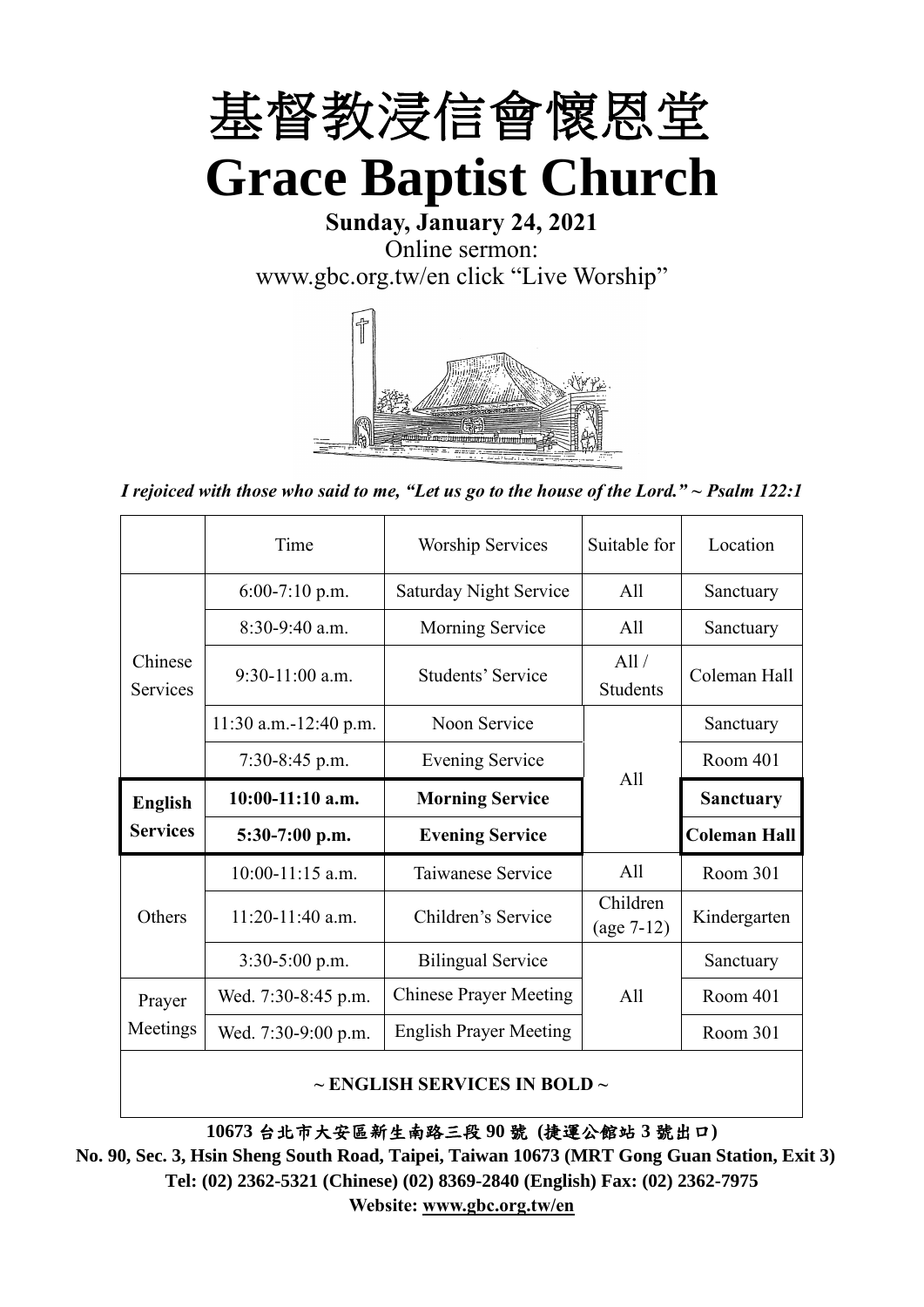**Welcome to Grace Baptist Church English Congregation. Thank you for choosing to worship with us and celebrate the glory of our Lord.**

|                                     | Morning Worship Service - 10:00 a.m.                       |                      |
|-------------------------------------|------------------------------------------------------------|----------------------|
|                                     | Sunday, January 24, 2021 (Sanctuary)                       |                      |
| Prelude                             |                                                            | Monica Kong          |
| Greeting/Prayer                     |                                                            | Anne Tan             |
| Worship through Music               | "Be unto Your Name"                                        |                      |
|                                     | "Yet Not I, but through Christ in Me"                      |                      |
| Pastoral Prayer                     |                                                            | Pastor Nick Brideson |
| Worship through Music               | "Speak, O Lord"                                            | Anne Tan             |
|                                     | "We Are an Offering"                                       |                      |
| <b>Offertory Prayer</b>             |                                                            | Amanda Lou           |
| Tithes and Offerings                |                                                            |                      |
| Doxology                            |                                                            |                      |
| Special Music                       | "For the Beauty of the Earth"                              | Hallel Singers       |
| Pray for Our Church (Announcements) |                                                            | Minister Kevin Wang  |
| <b>Scripture Reading</b>            | 1 Timothy $4:1-10$                                         |                      |
| Message                             | The Benefit of Spiritual Disciplines                       | Pastor Nick Brideson |
| <b>Response Song</b>                | "As the Deer"                                              |                      |
| Benediction                         |                                                            |                      |
| Welcome                             |                                                            |                      |
| Closing Song                        | "As the Lord Is with Us"                                   | Anne Tan             |
| Postlude                            |                                                            | Monica Kong          |
|                                     | Nursery care is available in the "Cry Room" at the back of |                      |
|                                     | the Sanctuary during the Morning Worship Service.          |                      |

|                          | Evening Worship Service – 5:30 p.m.<br>Sunday, January 24, 2021 (Coleman Hall) |                             |
|--------------------------|--------------------------------------------------------------------------------|-----------------------------|
| Prelude                  |                                                                                | Michael Tsai                |
| Prayer                   |                                                                                | Alex Chen, Leader           |
| Worship through Music    | "At Your Name"                                                                 |                             |
| Greeting                 |                                                                                | Minister Kevin Wang         |
| Pastoral Prayer          |                                                                                | <b>Pastor Nick Brideson</b> |
| Worship through Music    | "Made to Worship"                                                              | Alex Chen, Leader           |
|                          | "Blessed Assurance"                                                            |                             |
|                          | "Jesus Strong and Kind"                                                        |                             |
| <b>Offertory Prayer</b>  |                                                                                | Kirsten Burgess             |
| Tithes and Offerings     |                                                                                |                             |
| Pray for Our Church      |                                                                                | Minister Kevin Wang         |
| <b>Scripture Reading</b> | 1 Timothy $4:1-10$                                                             |                             |
| Message                  | The Benefit of Spiritual Disciplines                                           | Pastor Nick Brideson        |
| Response Song            | "You Alone Can Rescue"                                                         |                             |
| <b>Closing Prayer</b>    |                                                                                |                             |
| Welcome                  |                                                                                |                             |
| Closing Song             | "Jesus Strong and Kind"                                                        | Alex Chen, Leader           |
| Postlude                 |                                                                                | Michael Tsai                |
|                          |                                                                                |                             |

#### **Our Vision Is to Spread the Gospel**

To achieve this, we aim:

- ⚫ To become a house of prayer
- ⚫ Through prayer, to build the body of Christ
- ⚫ From the body, to do the work of mission in Taipei, Taiwan, and neighboring countries *"but you will receive power when the Holy Spirit has come upon you; and you shall be My witnesses both in Jerusalem, and in all Judea and Samaria, and even to the remotest part of the earth." -* Acts 1:8 (NASB)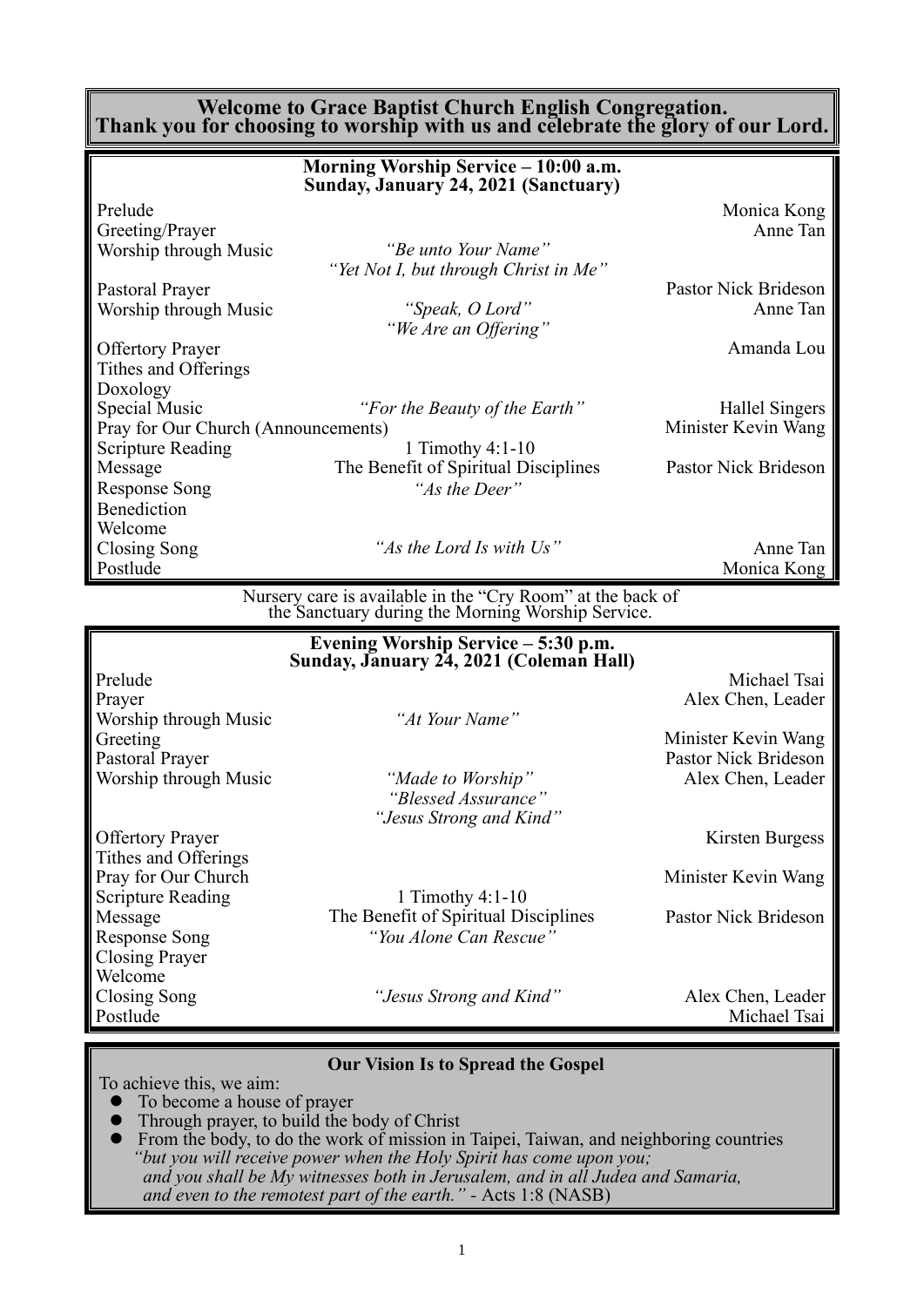## **Sermon Topic: The Benefit of Spiritual Disciplines Scripture: 1 Timothy 4:1-10**

## **Speaker: Pastor Nick Brideson January 24, 2021**

#### **Scripture: 1 Timothy 4:1-10 (NASB)**

But the Spirit explicitly says that in later times some will fall away from the faith, paying attention to deceitful spirits and doctrines of demons, **<sup>2</sup>** by means of the hypocrisy of liars seared in their own conscience as with a branding iron, **<sup>3</sup>** men who forbid marriage and advocate abstaining from foods which God has created to be gratefully shared in by those who believe and know the truth. <sup>4</sup> For everything created by God is good, and nothing is to be rejected if it is received with gratitude; **<sup>5</sup>** for it is sanctified by means of the word of God and prayer.

<sup>6</sup> In pointing out these things to the brethren, you will be a good servant of Christ Jesus, constantly nourished on the words of the faith and of the sound doctrine which you have been following. **<sup>7</sup>** But have nothing to do with worldly fables fit only for old women. On the other hand, discipline yourself for the purpose of godliness; **<sup>8</sup>** for bodily discipline is only of little profit, but godliness is profitable for all things, since it holds promise for the present life and also for the life to come. **<sup>9</sup>** It is a trustworthy statement deserving full acceptance. **<sup>10</sup>** For it is for this we labor and strive, because we have fixed our hope on the living God, who is the Savior of all men, especially of believers.

**Notes:**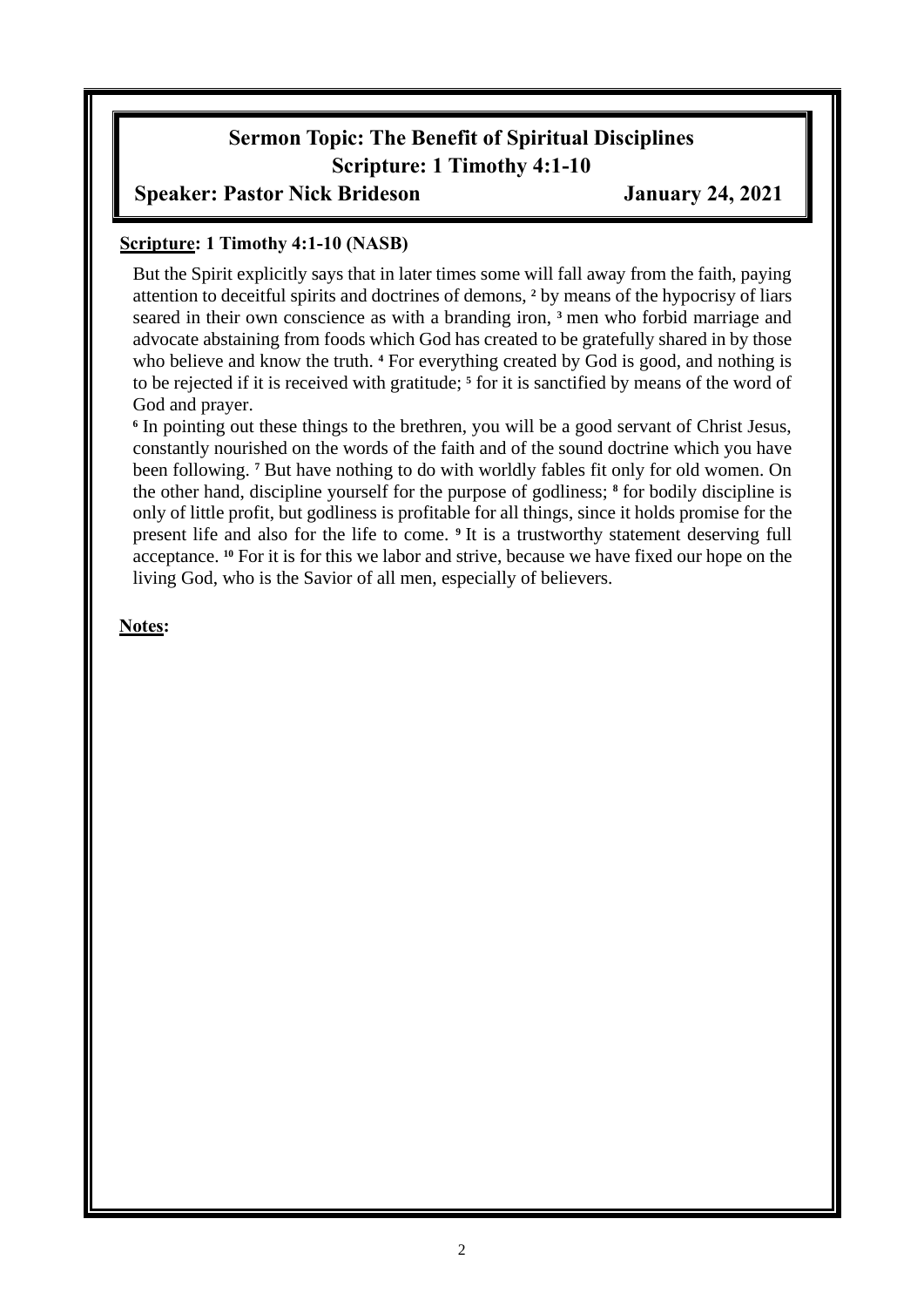## **Wednesday Night Prayer Meeting**

*"My house shall be called a house of prayer" (Matthew 21:13)* Let us be a church of prayer. Come and pray with brothers and sisters in Christ 7:30 - 9:00 p.m. every Wednesday in Room 301. Go directly to the physical Prayer Meeting or email Minister Priscilla (priscilla@gbc.org.tw) for how to join the Zoom Prayer Meeting. Email prayer requests to Minister Priscilla.

Prayer Focus for this coming Wednesday: **The Lost**

## **Orphanage Ministry**

Our next visit: TODAY Meet in Room 403 at 1:00 p.m. and leave GBC from the front door at 2:00 p.m. No training is required.

*Participants in this ministry must be registered members of GBC.*



## **Do You Love Children?**

AWANA is our children's Sunday School ministry for children from kindergarten (age 5) to Grade 6. If you are a GBC registered member with a heart to serve children, you can volunteer to serve as a game master, handbook-time helper (sitting with children and listening while they memorize Bible verses) or, if qualified, Bible story teacher. Training will be

provided. Classes meet every Sunday from 11:30 a.m. to 12:50 p.m. in Room 401 & 404. If interested, please contact Ming at [minglai88@gmail.com.](mailto:minglai88@gmail.com)



## **Chinese New Year Holiday Schedule**

GBC schedule change during Chinese New Year Holiday:

- 1. **Feb. 10 (Wed.)** Prayer Meeting cancelled
- 2. **Feb. 11 (Thu.) to Feb. 14 (Sun.)** GBC will be closed. All meetings are cancelled except for 3 services (below):

| <b>Date</b>    | <b>Service and Congregation</b>                                     | <b>Time and location</b> |
|----------------|---------------------------------------------------------------------|--------------------------|
| Feb $12$ (Fri) | Chinese New Year Service (Chinese Service Only)   10 a.m. Sanctuary |                          |
| Feb $14$ (Sun) | Chinese Service (One Chinese Service Only)                          | 10 a.m. Sanctuary        |
|                | <b>English Service (One English Service Only)</b>                   | 10 a.m. Coleman Hall     |

# **Offering Using Check or Credit Card**

(An announcement from GBC's Financial Committee)

- **A. To give by check:** 
	- a. If the check is issued from countries other than Taiwan, please make it payable to "Grace Baptist Church".
	- b. If the check is issued in Taiwan, please make it payable to "財團法人台北市基督教浸 信會懷恩堂"
		- or "基督教浸信會懷恩堂" (choose either title).
	- c. If you make any correction to the check, please sign your name next to the correction.
	- d. Put the check in a pink offertory envelope and put it into the offering bag during the service.

#### **B. To give by credit card:**

- a. Credit Card Donation Forms are available at the front desk and the administration office.
- b. Please fill out the form and put it into the offering bag during the service. You do not need to use the offertory envelope.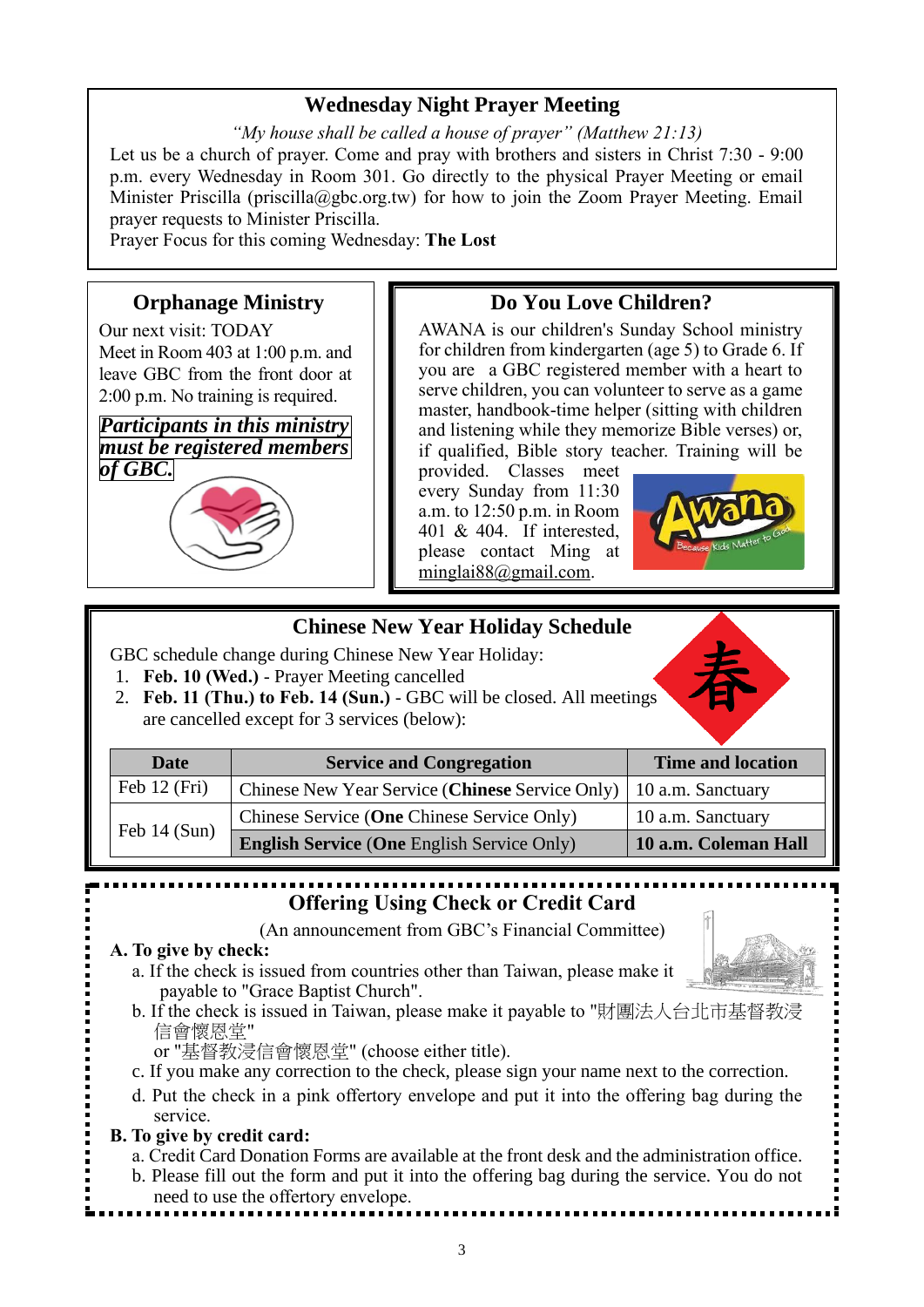## **Location Change for Evening Service & Baptism Service January 31**

The English Evening Service will be holding our next baptism service *in the Sanctuary* starting at the usual time, 5:30 p.m., on *January 31*. The regular Evening Service will be combined with this quarterly Baptism Service.

There will be a gospel message during the service so please invite your loved ones to attend and pray for their openness to the message.



#### **Cherry Tsai, Esther Wong, Guei-Fong Jhang, George Chilumbu**

If you feel called to be baptized, please contact SueJenny Hsu at [suejenny@gbc.org.tw](mailto:suejenny@gbc.org.tw) for information.

### **Beginning the Christian Life**

We give thanks to God as we start a New Year! If you or your family or friends would like to start the new year by knowing more about God, GBC English Congregation offers the following classes for non-Christians and new Christians. Please take the great opportunity to make friends and learn by joining one of the classes. (Go to the class directly; no registration required.)

#### ➢ **Alpha**:

This class is especially suited for non-Christians, but anyone who wants to know more about Christianity is welcome to attend. Please invite your non-Christian friends and family members to talk about the meaning of life. It meets on Sundays from 11:30 a.m. in the Calvary Room. (Take the stairs by the front desk, 2.5<sup>th</sup> floor.)

#### ➢ **Christianity 101**:

This class prepares participants for baptism by introducing them to the basics of Christianity. Candidates for baptism must complete this class before being baptized. It meets on Sundays from 11:30 a.m. to 12:30 p.m. in the Mount of Olives Room. (Take the stairs by the front desk,  $2.5<sup>th</sup>$  floor.)

## **Application for Yearly Parking Permit in 2021**

GBC members can apply for a yearly parking permit between now and mid-February. Application forms are available at the front desk and must be signed by a GBC minister or pastor before submission. When picking up your new parking permit, you will need to return your old parking permit and pay a NT\$ 200 fee at the front desk. (See details at the front desk.)



 $\triangleright$  Wearing a mask inside GBC is *required.* People refusing to wear a mask or littering with masks will be fined by the government.



- ➢ Check temperature at the front door. (Enter through GBC front door. *Back door is for exit only*.) The gate from the coffee deck (next to the sushi restaurant) will be open for people leaving GBC immediately after the AM service.
- $\triangleright$  Wash hands frequently.
- $\triangleright$  See a doctor and stay home if you have a fever and cough.

## **COVID-19 Precaution**

- $\triangleright$  No buffet-style food in groups/meetings inside GBC. (Only lunch boxes or food in sealed packages. Drinks must be in individual containers.) Leaders of all meetings should keep an attendance record for at least one month in case it is needed.
- $\triangleright$  Fill out the seating form when joining a worship service. (Family members can sit together and fill out one form with one seat number to include all members.)
- $\triangleright$  Take your bulletin home or put it in boxes marked "Bulletin RECYLE".
- ➢ The government asks all people to not travel overseas. All people who arrive in Taiwan from overseas MUST self-quarantine for 14 days. During your quarantine, GBC welcomes you to join our worship via the Internet.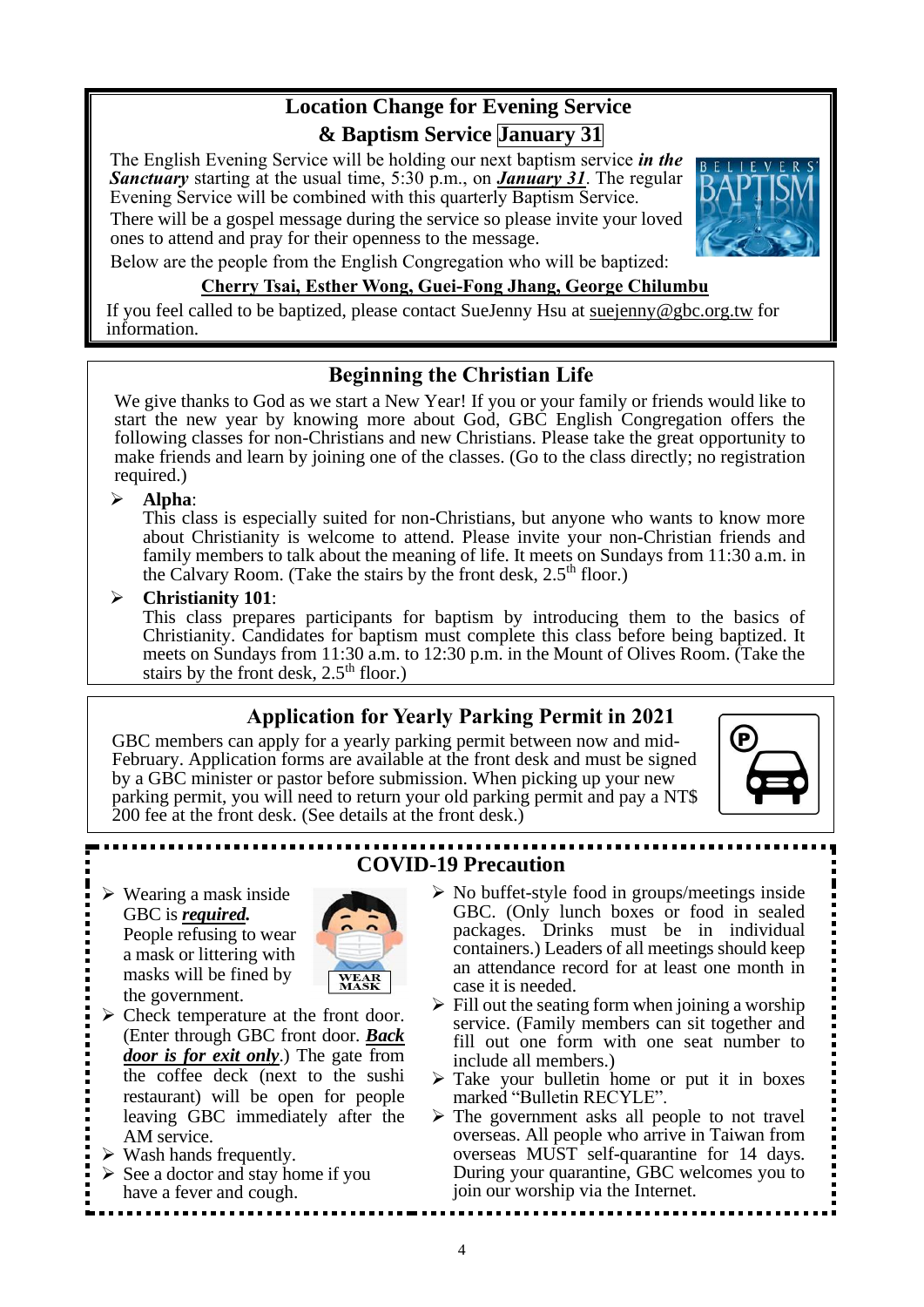## **Mabuhay Fellowship**



Today, January 24, at 2:00 p.m., in Basement Room B05, the Mabuhay Fellowship will have Bible study. All Tagalog-speaking nationals are welcome. The Mabuhay Fellowship comprises Filipinos aiming to share God's love and light through worship, prayer, Bible study, fellowship, gospel sharing, and ministry.

- **Mailing Address (Personal Information) Changed?** If you have moved to a new location, please provide us with your new mailing address so that GBC can send you such things as a birthday card and offering receipt. To update your mailing address (or your other personal data), please contact our secretary SueJenny Hsu at [suejenny@gbc.org.tw](mailto:suejenny@gbc.org.tw) or 2362-5321 ext 136.
- Young Adults Fellowship: Young Adults Fellowship is for young adults from the age of 20-35 to study God's Word and grow together on 1st and 3rd Saturdays from 4:30 to 6:00 p.m. in WanFu 22 (next to GBC building). Please join the Fellowship directly. Contact Minister Kevin Wang at kevin@gbc.org.tw if you need more information.
- **Marriage-Related Services:** GBC provides marriage-related services (counseling on marriage problems/questions, pre-marital counseling…..) for registered members. Please contact SueJenny (suejenny  $\ddot{\varphi}$  gbc.org.tw) to schedule the meetings if you need counseling.
- **Issues with Our Website:** Please follow the instructions listed on GBC website home page: https://www.gbc.org.tw/en
- **Be Careful of Fake Emails:** For details see GBC website home page[: https://www.gbc.org.tw/en](https://www.gbc.org.tw/en)
- **Evergreen Bilingual Fellowship:** Evergreen Fellowship meets every Saturday night from 6:00 to 8:00 p.m. in GBC Room 401. To join, please email: [wistlesliang@hotmail.com.](mailto:wistlesliang@hotmail.com)

|                                                                                                                                                                                                                                                                                                                                                                                                                                                                                                                                                                                                                                                                                                                                                                                                                                                                                                                                                                                                     | English Pastor: Nick Brideson                                                                                                                                                                                                                                                                                                                                                                                                                                                                                   |                                                                                                                                                                                                                                                                                                                                                            |                                                                                                                                                                                                                                                                                                            |
|-----------------------------------------------------------------------------------------------------------------------------------------------------------------------------------------------------------------------------------------------------------------------------------------------------------------------------------------------------------------------------------------------------------------------------------------------------------------------------------------------------------------------------------------------------------------------------------------------------------------------------------------------------------------------------------------------------------------------------------------------------------------------------------------------------------------------------------------------------------------------------------------------------------------------------------------------------------------------------------------------------|-----------------------------------------------------------------------------------------------------------------------------------------------------------------------------------------------------------------------------------------------------------------------------------------------------------------------------------------------------------------------------------------------------------------------------------------------------------------------------------------------------------------|------------------------------------------------------------------------------------------------------------------------------------------------------------------------------------------------------------------------------------------------------------------------------------------------------------------------------------------------------------|------------------------------------------------------------------------------------------------------------------------------------------------------------------------------------------------------------------------------------------------------------------------------------------------------------|
| Pastor Nick Brideson                                                                                                                                                                                                                                                                                                                                                                                                                                                                                                                                                                                                                                                                                                                                                                                                                                                                                                                                                                                | Minister Priscilla Liao                                                                                                                                                                                                                                                                                                                                                                                                                                                                                         | Minister Kevin Wang                                                                                                                                                                                                                                                                                                                                        |                                                                                                                                                                                                                                                                                                            |
| <b>Adult Education</b><br>AM Worship<br>/Mission                                                                                                                                                                                                                                                                                                                                                                                                                                                                                                                                                                                                                                                                                                                                                                                                                                                                                                                                                    | Children's<br>Education/Caring                                                                                                                                                                                                                                                                                                                                                                                                                                                                                  | PM Worship                                                                                                                                                                                                                                                                                                                                                 | Youth/Fellowship                                                                                                                                                                                                                                                                                           |
| <b>Adult Education</b><br><b>Morning Music</b><br>Nick Brideson<br>Cherrie Gow Lim<br>nick@gbc.org.tw<br>cvgow@yahoo.com<br><b>Foreign Mission:</b><br><b>Morning Greeters</b><br><b>Medical/Dental Team</b><br>Chien Ferng<br>cferng@gmail.com<br>Armand Lim<br>rmanlim@yahoo.com<br><b>Adult Choir</b><br><b>Hand Bell Choir</b><br><b>VBS</b> Team<br>Priscilla Liao<br>Juliet Jao<br>$priscilla(\partial gbc.org.tw)$<br>lenyinjao@gmail.com<br><b>Taiwan Mission:</b><br><b>Hallel Singers</b><br>Cherrie Gow Lim<br><b>TaiTung Team</b><br>Cherrie Gow Lim<br>cvgow@yahoo.com<br>cvgow@yahoo.com<br><b>Morning Fellowship Tea</b><br>Yuri Shih<br><b>Orphanage Ministry</b><br>Julie Chen<br>yuchen phone@hotmail.com<br>yuling0914@gmail.com<br><b>Morning Multimedia</b><br><b>NTU Friday English</b><br>Vicky Lin<br>gbcmorningmedia@gmail.com<br><b>Conversation Group</b><br>Roy Treurnicht<br>roytreur@gmail.com<br><b>Ethiopian Students Group</b><br>Abex Tesfaye<br>abex98@gmail.com | <b>Cryroom Children's</b><br><b>Care Ministry</b><br>Abby Tu<br>abbbytu@gmail.com<br><b>AWANA Preschool</b><br>Joanna Peng<br>Joanna1285@hotmail.com Evening Multimedia<br><b>AWANA Spark Group</b><br>Crystal Turner<br>elisayeh@yahoo.com<br><b>AWANA T&amp;T Group</b><br>Ming Lai<br>minglai $88$ @gmail.com<br><b>Prayer Ministry</b><br>Priscilla Liao<br>priscilla@gbc.org.tw<br><b>Hospital Visitation</b><br>Amanda Lou<br>lou.amanda@gmail.com<br><b>Small Groups</b><br>Women<br>General<br>Ministry | <b>Evening Music Team</b><br>Alex Chen<br>gbceworshipteam@gmail.com above)<br><b>Evening Greeters</b><br>Vicky Kuo<br>asiaglobe999@gmail.com<br>Jusak Tandean<br>jtandean@yahoo.com<br><b>Evening Tea / Baptism</b><br><b>Celebration Fellowship</b><br>Michelle Cheng<br>yealincheng@yahoo.com<br><b>Baptism Support</b><br>Aline Kao<br>aline@gbc.org.tw | <b>Trinity Youth</b><br>(Grade 7 and<br>Grant & Kirsten<br><b>Burgess</b><br>grantburgess@live.co.za<br><b>Mabuhay Fellowship</b><br>Ava Zamora<br>avazam@yahoo.com<br><b>Young Adults</b><br>Fellowship<br>Kevin Wang<br>kevin@gbc.org.tw<br><b>Small Groups</b><br>Youth<br><b>Students</b><br>Parenting |
| <b>Secretarial staff</b><br>SueJenny Hsu<br>Stella Chen (part-time)<br>suejenny@gbc.org.tw<br>stella@gbc.org.tw                                                                                                                                                                                                                                                                                                                                                                                                                                                                                                                                                                                                                                                                                                                                                                                                                                                                                     | <b>Alternate Deacon</b><br>Deacon<br>Michael Huang<br>Armand Lim<br>mhuang500@yahoo.com<br>rmanlim@yahoo.com                                                                                                                                                                                                                                                                                                                                                                                                    |                                                                                                                                                                                                                                                                                                                                                            |                                                                                                                                                                                                                                                                                                            |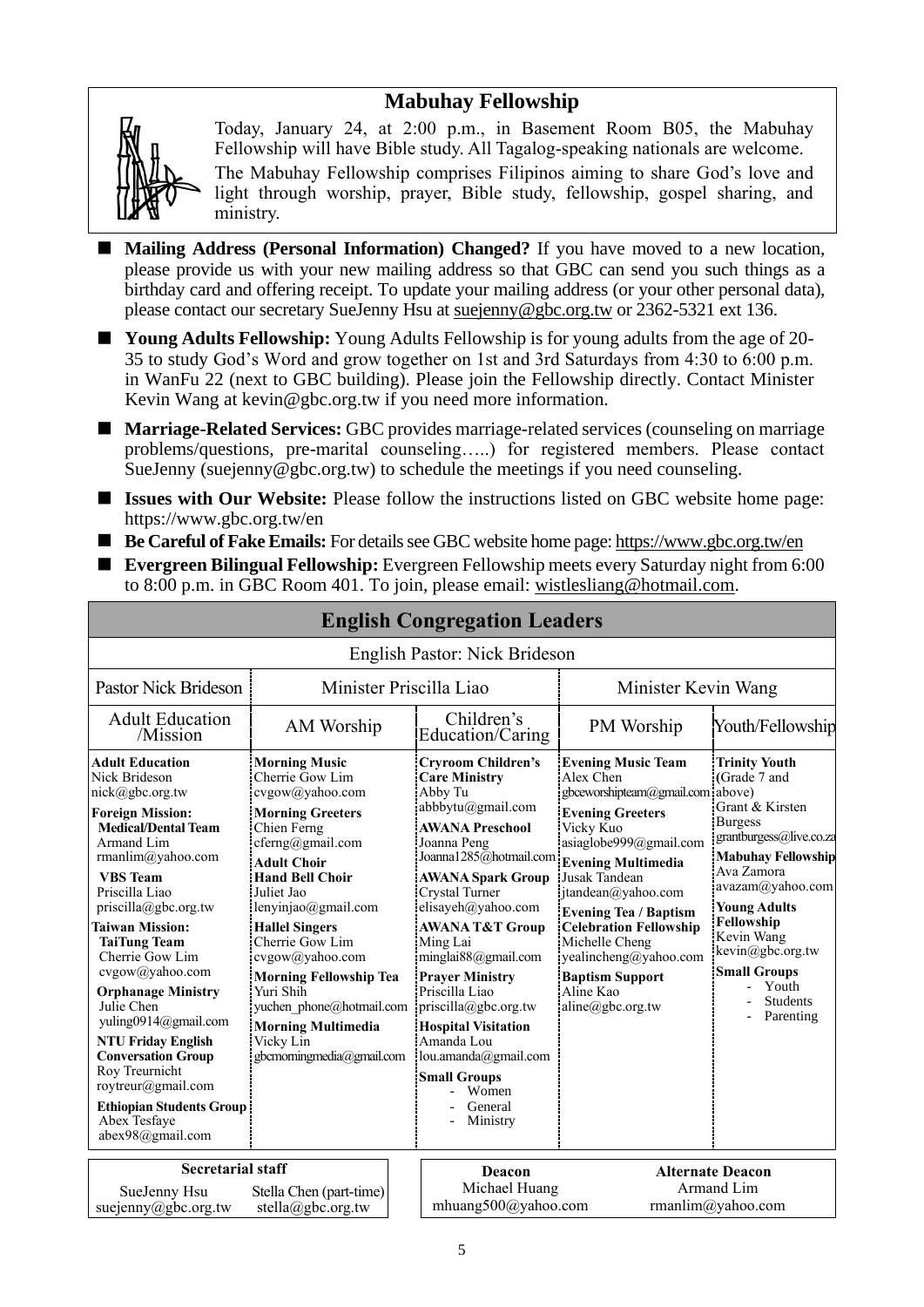| Time & Room<br><b>Class</b><br><b>NOTE:</b> To go to either the Calvary or Mount of Olives<br><b>Beginning Christian Life</b><br>rooms, take the stairs by the front desk, 2.5th floor.<br><b>Calvary Room</b> |  |
|----------------------------------------------------------------------------------------------------------------------------------------------------------------------------------------------------------------|--|
|                                                                                                                                                                                                                |  |
|                                                                                                                                                                                                                |  |
| 11:30 a.m.<br>Alpha – New and non-Christians                                                                                                                                                                   |  |
| Cancelled<br>11:30 a.m.<br>Christianity 101 - required for baptism<br>Mount of Olives<br><b>TODAY</b>                                                                                                          |  |
| <b>Maturing Christians</b>                                                                                                                                                                                     |  |
| 9:00 a.m.<br>Mount of Olives Room                                                                                                                                                                              |  |
| 5 classes:<br>Room B03 - in Bahasa<br>Room B04<br>11:30 a.m.<br>Room B05<br><b>Bible Studies for Life</b><br>WanFu 22A<br>WanFu 22C<br>Room 306<br>$2:30$ p.m.                                                 |  |
| Room 305<br>$4:00$ p.m.                                                                                                                                                                                        |  |
| <b>Youth: Grade 7 and above</b>                                                                                                                                                                                |  |
| $11:30$ a.m.<br><b>Bible Studies for Life</b><br>Room 405                                                                                                                                                      |  |
| <b>Children</b>                                                                                                                                                                                                |  |
| Nursery - Age 3 and under<br>11:20 a.m. $-12:50$ p.m.<br>Kindergarten                                                                                                                                          |  |
| Room 403<br>Preschool - Age 3 to 5<br>11:40 a.m. $-12:40$ p.m.                                                                                                                                                 |  |
| $11:30$ a.m. $-1:00$ p.m.<br>Rooms 401 / 404<br>AWANA - Kindergarten $(\pm \text{H})$ to Grade 6                                                                                                               |  |
| <b>★★ Fellowships - Join a fellowship directly ★★</b>                                                                                                                                                          |  |
| <b>Time</b><br>Fellowship<br>Location                                                                                                                                                                          |  |
| Sundays; $2:00 - 4:00$ p.m.<br><b>B05</b><br>Mabuhay                                                                                                                                                           |  |
| $1^{st}$ & $3^{rd}$ Saturdays; 4:30 p.m. to 6:00 p.m.<br>Young Adults (20 - 35 y.o.)<br>WanFu 22                                                                                                               |  |
| $\star\star$ Small Groups – Contact the leader to join $\star\star$                                                                                                                                            |  |
| <b>Location/Contact Emails</b><br><b>Name</b><br>Day/Time<br>Type                                                                                                                                              |  |
| Friday<br>NTU Friday English<br><b>NTU</b><br>$12:20 - 1:10$ pm<br>roytreur@gmail.com<br><b>Conversation Group</b><br>Students                                                                                 |  |
| WanFu 22A<br>Friday<br><b>International Students Group</b><br>$7:30 - 9:00 \text{ pm}$<br>cesaledro57@gmail.com                                                                                                |  |
| Thursday<br>Room 307<br>Language/<br><b>Ethiopian Students Group</b><br>Nationality                                                                                                                            |  |
| $4:00-5:30$ p.m.<br>$2^{\text{na}}$ & 4 <sup>m</sup> Sunday<br>11:30 am - 12:30 pm<br>abex98@gmail.com<br>GBC Room 402<br>Parenting<br>Parenting Group                                                         |  |
| rod syverson@hotmail.com<br>Sunday<br><b>GBC Mount of Olives Room</b>                                                                                                                                          |  |
| Salt & Light<br>$1:30 - 3:00$ pm<br>paulhan2908@gmail.com<br>GBC Room 303<br>Sunday                                                                                                                            |  |
| <b>Bilingual Interpretation Group</b><br>$3:00 - 5:00$ pm<br>cfindler@yahoo.com<br><b>GBC Mount of Olives Room</b><br>Saturday                                                                                 |  |
| Crown of Beauty<br>$2:00 - 4:00$ pm<br>clemence4261@gmail.com                                                                                                                                                  |  |
| Thursday Night Bible<br>GBC Room 301<br>Thursday<br>General<br>$7:30 - 9:00$ pm<br><b>Study Group</b><br>rod_syverson@hotmail.com                                                                              |  |
| NanGang Bible<br>Friday<br><b>NanGang</b><br><b>Study Group</b><br>$7:00 - 9:30$ pm<br>sagitamaria@gmail.com                                                                                                   |  |
| Friday<br>YungHe<br>YungHe Bible Study Group<br>$7:00-8:30$ pm<br>yedukondaluster@gmail.com                                                                                                                    |  |
| <b>HsinChu</b><br>Friday<br>HsinChu Bible Study Group<br>$7:30 - 8:45$ pm<br>rmanlim@yahoo.com                                                                                                                 |  |
| Near GBC<br>Thursday<br>Ministry<br><b>Hospital Visitation Group</b><br>$1:30 - 2:30$ pm<br>lou. amanda@gmail.com                                                                                              |  |
| If you are interested in starting a new group,<br>please contact Minister Priscilla Liao at priscilla@gbc.org.tw.                                                                                              |  |